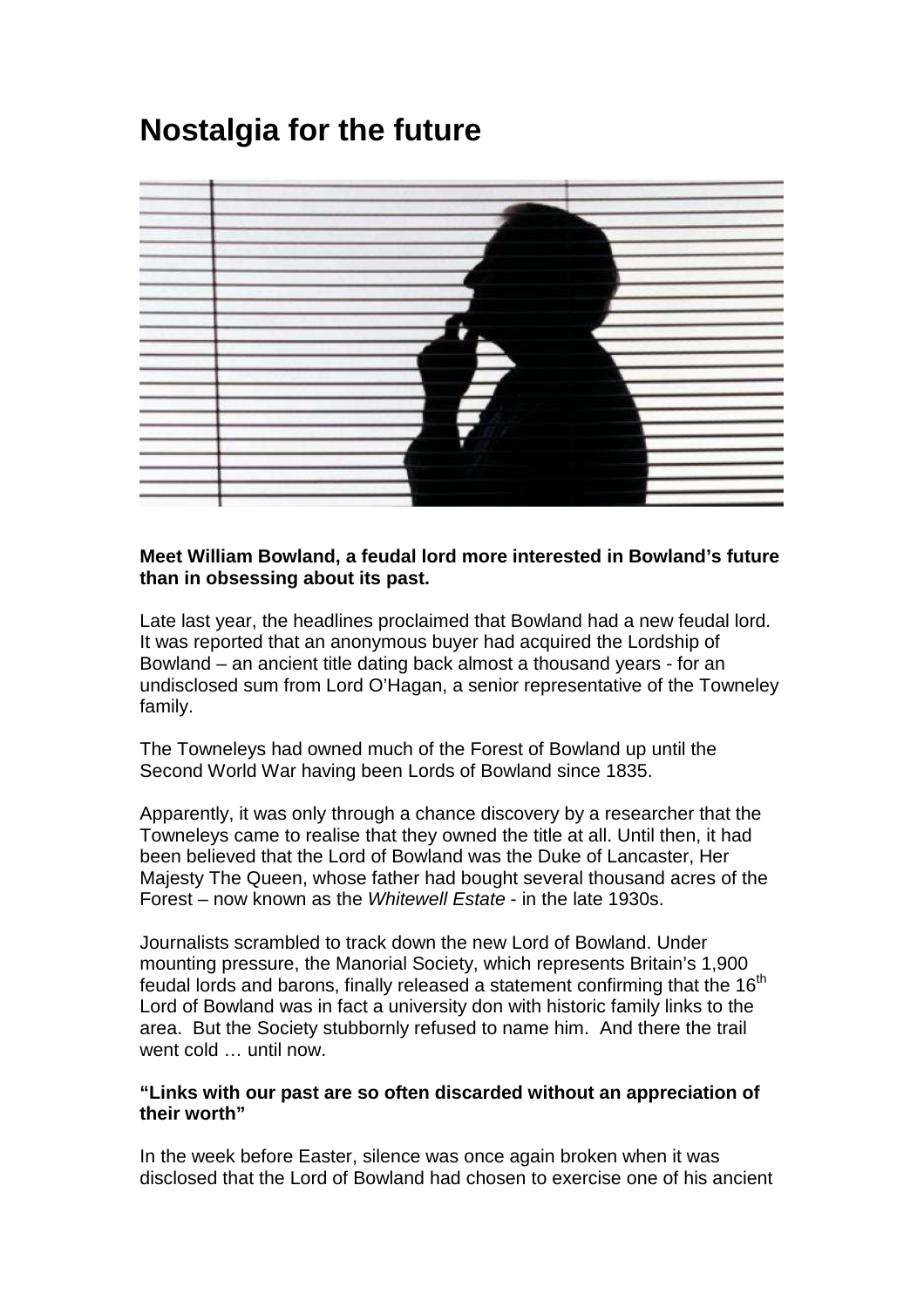feudal rights and had revived the historic office of Bowbearer of the Forest of Bowland.

According to press reports, local grandee Robert Parker of Browsholme Hall had been appointed Bowbearer. His ancestors had once been Bowbearers high-ranking ceremonial officers who attended the Lord of Bowland and bore his bow during hunting – but not for almost 150 years.

It was admitted that at least one Bowbearer, Nicholas Tempest, met a bloody end - hanged, drawn and quartered by Henry VIII. But we were assured that no such fate awaits Mr Parker in these enlightened times.

Instead, the 16<sup>th</sup> Lord bestowed a sumptuous grant upon Mr Parker who, in turn, appeared in the Clitheroe Advertiser proudly holding up that grant in its glittering gilt frame as he stood beneath the portrait of one of his ancestors.

The new Bowbearer is reported to have said: "It has been sad no appointment of Bowbearer has been made by previous Lords of Bowland. Even though the role may be purely honorific, links with our past are so often lost cheaply or discarded without an appreciation of their worth. At Browsholme, we are completing the refurbishment of a listed tithe barn to improve our tourism potential. The appointment of Bowbearer is therefore most timely. The grant will be placed on view to our visitors, with other articles associated with the Bowbearer."

So far,so good. It seems we must commend our new Lord for the seriousness with which he is taking his duties.

Yet, for many months now, the  $16<sup>th</sup>$  Lord has shunned publicity. Surely, the 16,000 folk who live in Bowland have a right to know his identity?

With that thought in mind, I determined to track down "Lord Bowland". I wanted to ask: what does it mean to be a feudal lord in the 21<sup>st</sup> century? And more bluntly, why on earth does Bowland need a lord at all?

#### **"Vanity doesn't come into it"**

What I found surprised me. "William Bowland", as he prefers to be known, is an energetic and articulate man in his late forties who speaks passionately about Bowland and is deeply knowledgeable about its history.

He talks in bewildering detail about the place-names of the Forest and the influence of Anglo-Saxon, Norse and even Welsh on their early development. He also explains with pride his own ancestral links to Newton where one of his ancestors established the village's first nonconformist chapel in the late 1600s.

Apologising for the stir that his succession to the title caused in 2009, he is impatient with suggestions that his Lordship is a mere vanity purchase.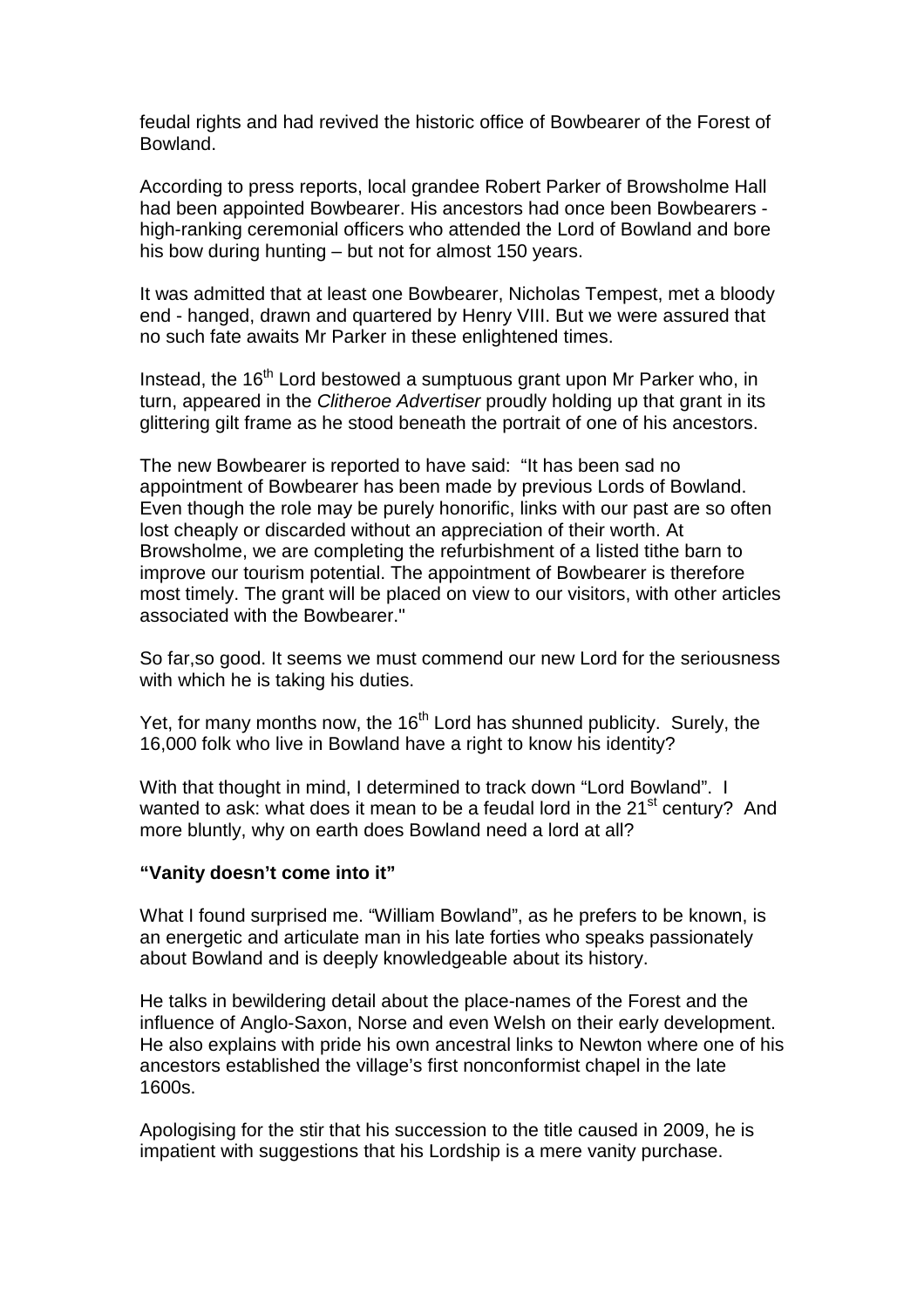"Vanity doesn't come into it. For me, this is about Bowland, a very special place I know and love. This is my personal stake in the community, its history and heritage. The Lord of Bowland no longer has any political role. He doesn't administer justice or manage the forest. The last of that died away in the 1920s.

"As Lord, I have some power to help preserve traditions and for that reason, reviving the office of Bowbearer seemed the right thing to do. Robert Parker, a charming man whose family have played a central role in the life of the Forest for almost eight centuries, will make a wonderful Bowbearer.

"But the future matters more than the past. If we're smart, we should think of the Lordship of Bowland as a marketing opportunity."

True to his word, it transpires that the  $16<sup>th</sup>$  Lord has just sponsored a history of the Lordship of Bowland, expected to be published in late April. "This study breaks new ground in our understanding of the Forest", he claims. "For the first time ever, we have a comprehensive list of the Lords, Bowbearers, Master Foresters and Chief Stewards. Months of painstaking research have revealed how the ancient courts at Whitewell and Slaidburn interacted and operated. This is the first systematic attempt to look at the history of the Forest from the eleventh century onwards. We've also untangled the later complex history of the Forest and its ownership from the 1830s to the present day".

## **Nostalgia for the future**

I am refreshed by our conversation… and relieved. William Bowland is a thoroughly modern man, not some eccentric throwback. Not the sort you'd find parading around in ermine or beating the bounds of his Forest.

On the contrary, what Bowland appears to have acquired is a new and unexpected champion.

"Think about it", he urges. "We can dismiss the Lordship as a hangover from a bygone age. Or we can celebrate it as a part of Bowland's heritage … just as we might celebrate an historic landscape or a beautiful building. We should exploit the fact that Bowland has a Lordship that goes back a thousand years – an amazing fact - to help protect, preserve and where appropriate, promote Bowland in all its uniqueness.

"Rightly, my success as Lord of Bowland will be judged by the contribution I make. Certainly, I feel I have a duty to serve the Forest community, to try and make a difference. But respect and trust don't come automatically – they must be earned.

"What contribution might I make? In a sense, I am in the hands of others on this. But perhaps, if the community wishes, I might become a voice for Bowland, some sort of advocate. That is one option.